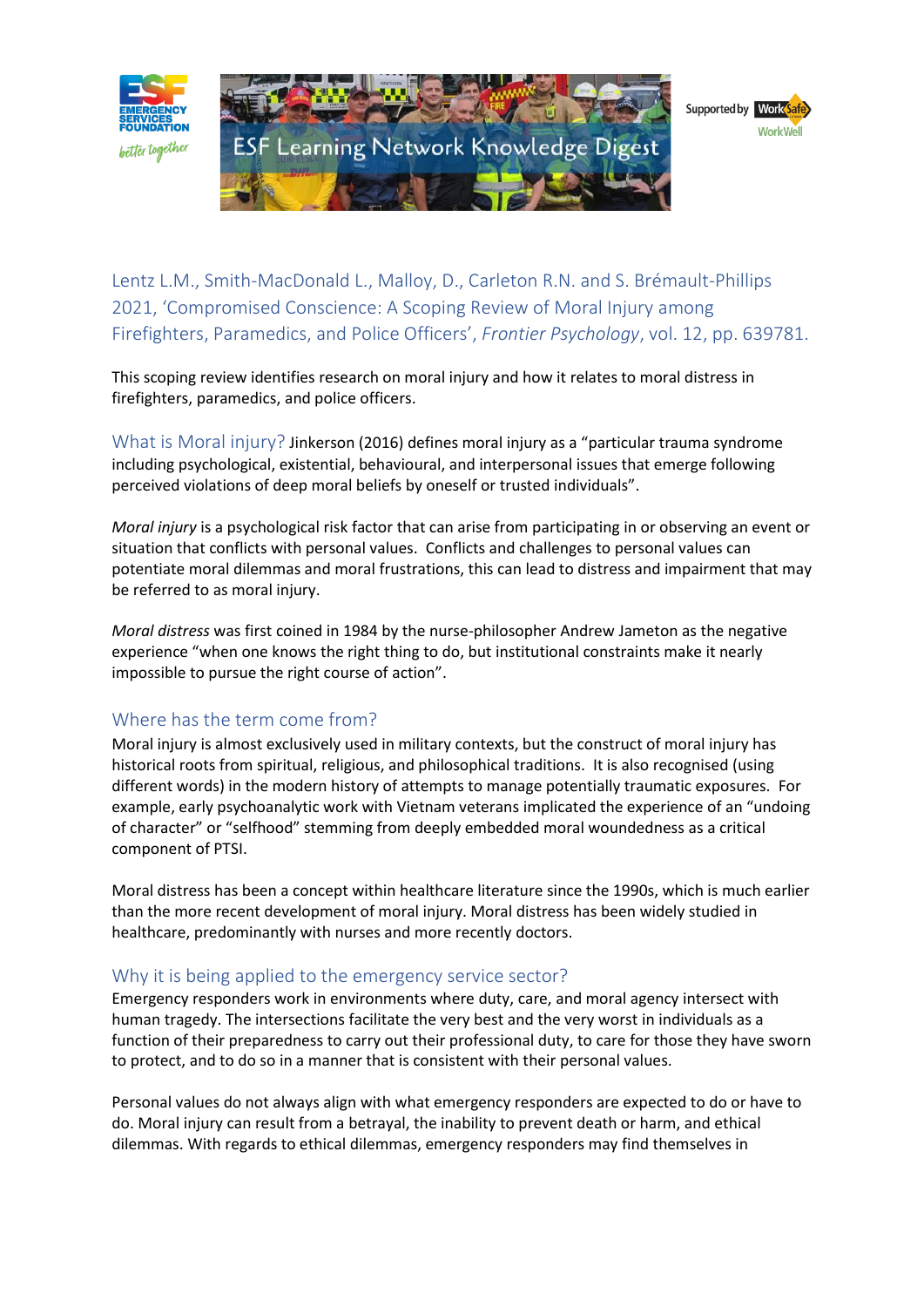

uncertain or ambiguous and potentially traumatic circumstances where resolution may require rapidly acting against the interests of at least one person.

Emergency responders can be exposed to human suffering and need to make quick, morally challenging decisions which can affect their psychological wellbeing. This is especially the case when personal ethics clash with professional and bureaucratic systems wherein codes of conduct, explicit and implicit duties, and standards of practice, including the law, must figure into their decision making.

## Why it is important?

Potentially psychologically traumatic event exposures and post-traumatic stress disorder can be comorbid with moral injury. Nevertheless, moral injury is distinct in that PTSD is associated with threat and fear-based mechanisms whereas moral injury does not require fear-based mechanisms or responses. Moral injury can involve cognitive, emotional, spiritual, or existential struggles, which in turn can produce feelings of severe shame, guilt, and anger. Working in a manner that is consistent with one's values is central to wellbeing.

Within current climates of public distrust in some emergency responder groups, such as police, there is often acute tension between individual personal morals and y uphold one's professional duty and organizational morals and values. Police are the most visible agents of the justice and health systems which leaves them open to public criticism and increased pressure to conform to different demands from a variety of sources (Cebulak, 2001). The traumatic experiences of PSP are complicated by citizen complaints, media attention, and internal or external criminal investigations all of which add to the stress of their work.

# Key findings

The current review identified four dominant themes in the literature related to the moral injury and distress:

**Values**: The studies pointed to a common value orientation of police, firefighters and paramedics. The "desire to help people appears as a transcendent theme driven by a desire to help others and work toward a greater good"

**Ethical decision-making**: The studies point to how workers navigate moral challenges continuously. For example, paramedics frequently using their own clinical judgments because current prescribed protocols were too static to be meaningfully applied to the fluid and dynamic nature of pre-hospital care environments. Yet this can cause ethical stress because they are still legally, professionally, and ethically obligated to use pre-established protocols. This tension may be intensified if a paramedic feels that following the protocol (i.e., the external LOC) may cause undue harm to a patient versus following their own clinical judgment. Another example is when police must deal with individuals in a public health context, for example, treating the homeless with compassion while facing pressure of having to remove the homeless person. A study shows that police can feel deep